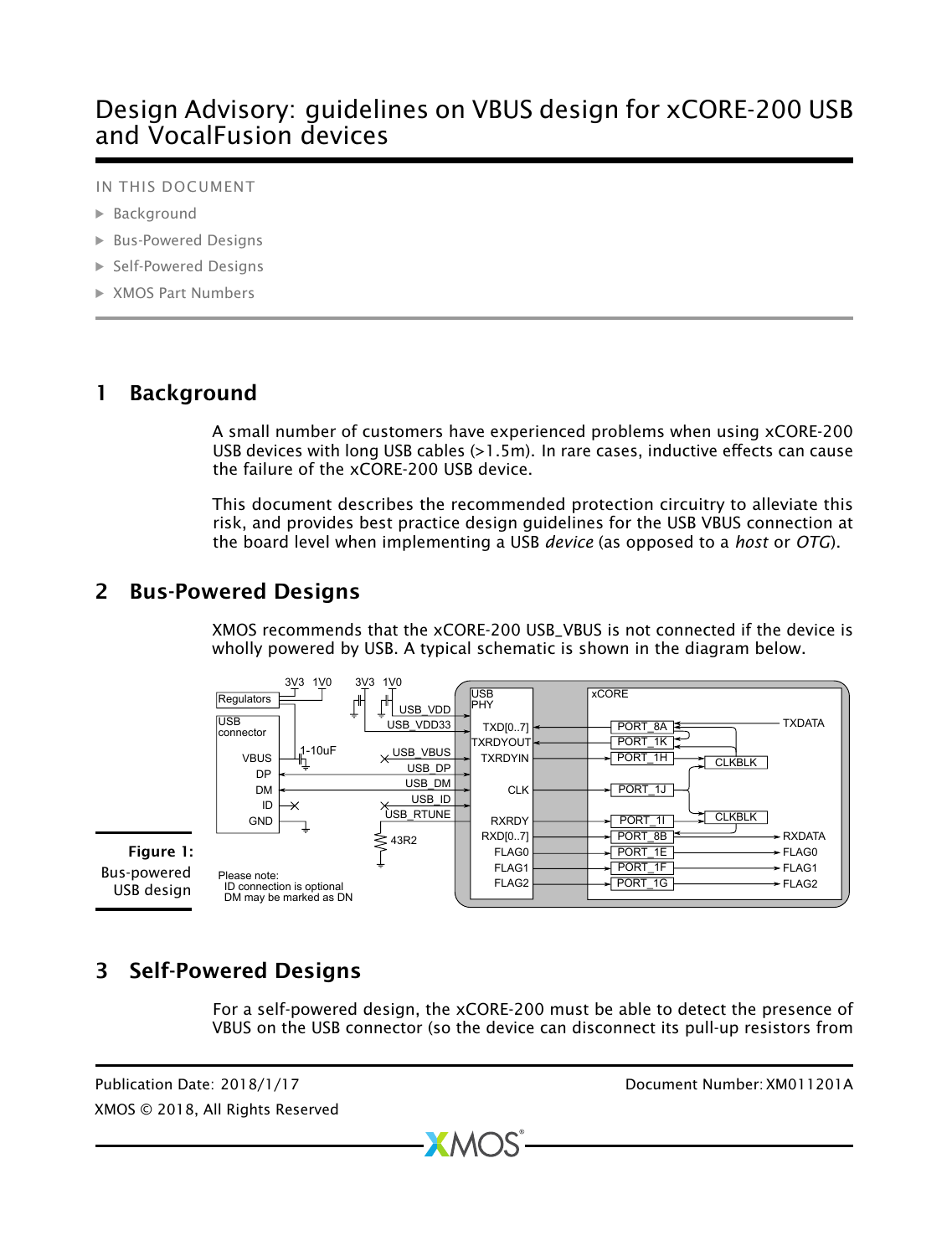$D+/D$ - to ensure the device does not have any voltage on the  $D+/D$ - pins when VBUS is not present). This requires USB\_VBUS to be connected to the VBUS pin of the USB connector as is shown in the diagram below.



Figure 2: Self-powered USB design

> When connecting a USB cable to the device it is possible an overvoltage transient will be present on VBUS due to the inductance of the USB cable combined with the required input capacitor on VBUS. XMOS recommends that the circuit shown above is used to ensure that the transient does not damage the device. The 10k series resistor and 0.1uF capacitor ensure than any input transient is filtered and does not reach the device. The 47k resistor to ground is a bleeder resistor to discharge the input capacitor when VBUS is not present. The 1-10uF input capacitor is required as part of the USB specification. A typical value would be 2.2uF to ensure the 1uF minimum requirement is met even under voltage bias conditions.

> <span id="page-1-0"></span>In any case, extra components (such as a ferrite bead and diodes) may be required for EMC compliance and ESD protection. Different wiring is required for USB-host and USB-OTG.

### 4 XMOS Part Numbers

XMOS xCORE-200 parts covered by these guidelines have part numbers prefixed in the following way:

- $\triangleright$  XU : USB
- $\triangleright$  XE : USB and gigabit Ethernet
- $\triangleright$  XVF : xCORF VocalFusion

Customers should always refer to the device datasheet for the most up to date system level design and integration recommendations.

**XMOS**